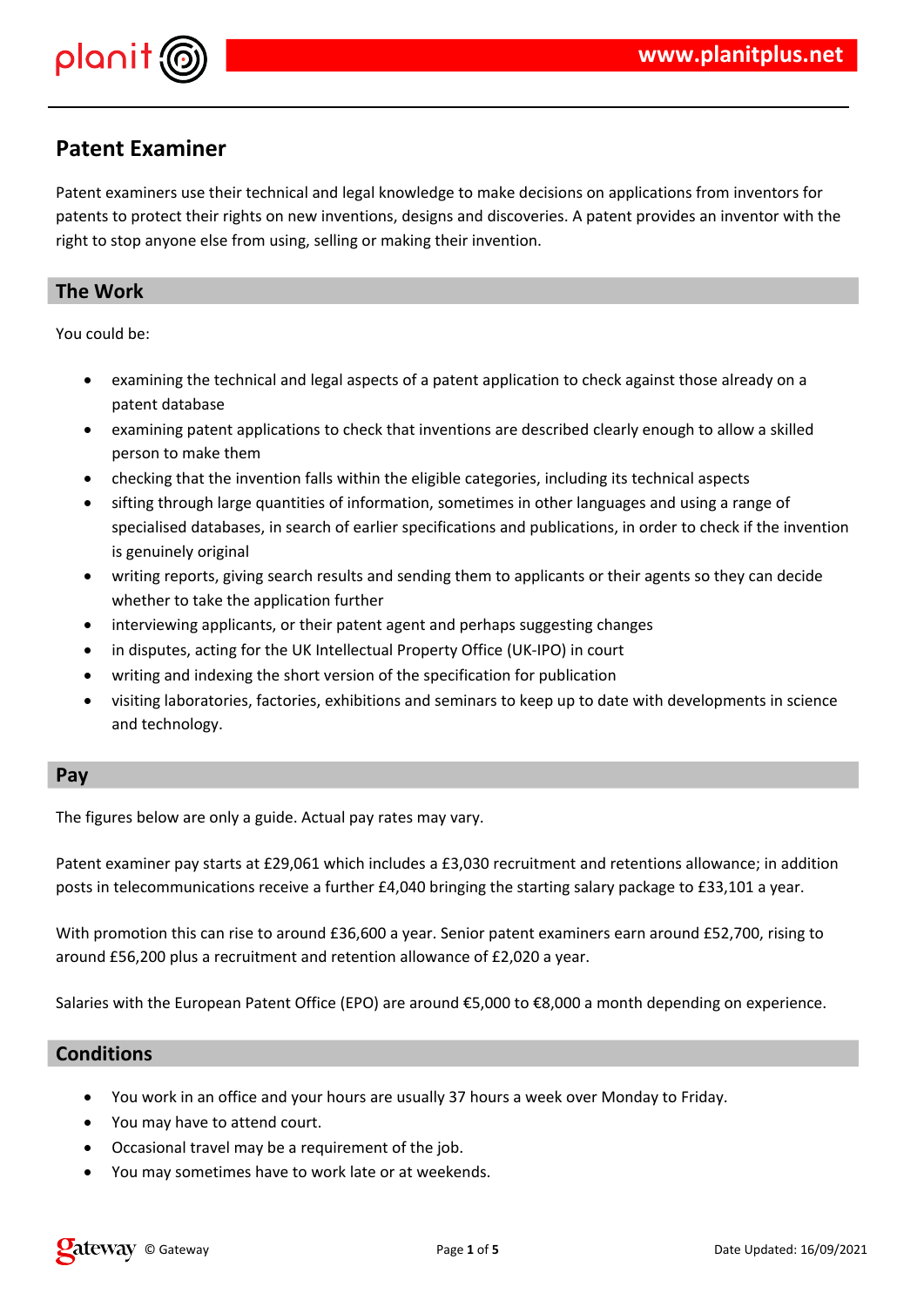









 $\frac{1}{2}$  $\bar{\Gamma}$  $\boldsymbol{\$}$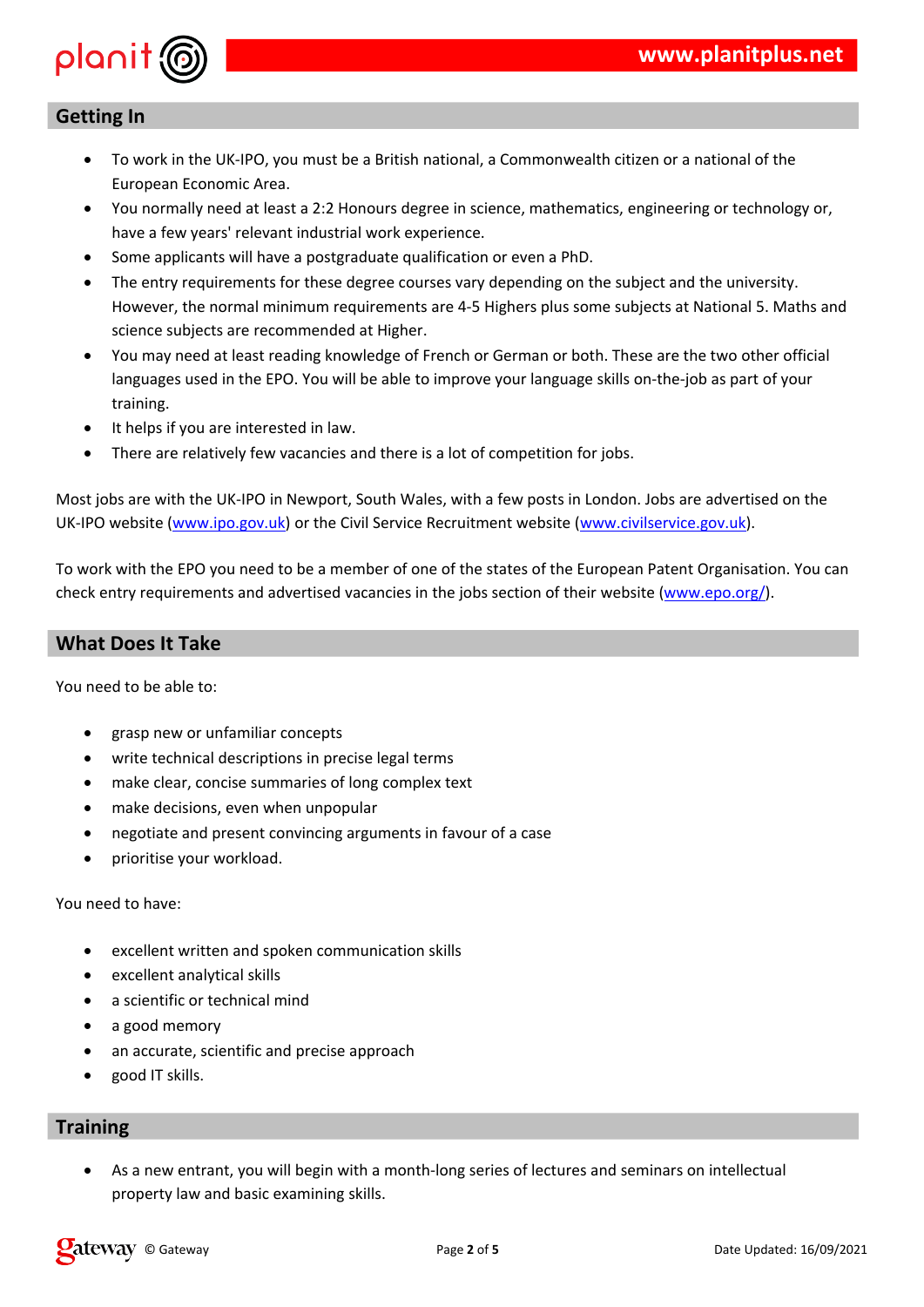

- This is followed by a month of working on cases with other trainees.
- You will then work under the supervision of experienced patent examiners for 2 years.
- Tuition is on a one to one basis and you will change supervisor every 6 months.
- Patent examiners are also encouraged to continue training and developing their skills throughout their career. This may involve studying French and German (the working languages of the EPO) or study for a Postgraduate Diploma or Masters in Intellectual Property Law awarded by a university and taught inhouse.
- The Universities of Aberdeen and Edinburgh both offer the postgraduate LLM degree in Intellectual Property Law on a full time and distance learning basis.
- The University of Glasgow offers the postgraduate LLM in Intellectual Property and the Digital Economy on a full and part time basis.

## **Getting On**

- If you have a very good knowledge of French or German or both you may be able to work with the European Patent Office in Munich, the Hague, Vienna or Berlin.
- The patent examiner career is structured, with opportunities for promotion after 2 to 4 years and again after 5 to 9 years to senior examiner.
- There are opportunities to broaden your experience across the various areas ranging from copyright to finance and administration.
- You may be able to train as a general manager and move to other government offices.

# **More Information**

- The Intellectual Property Office (IPO) is the UK's main authority on intellectual property (IP) and grants patents, registers trade marks and designs, and develops the policies on all IP including copyright.
- Patents protect both products and processes.
- Trade marks protect logos that distinguish goods and services.
- Designs protect the look of three-dimensional shapes.
- Copyright protects material only when it is written down or recorded.

An inventor who gets a patent has a legal monopoly on making, selling or using the invention for up to 20 years. In return, the inventor pays an annual fee (after the fifth year) to the Patent Office and agrees to publish the details of the invention.

### **Contacts**

**European Patent Office (EPO)** Website: www.epo.org Twitter: @EPOjobs Facebook: www.facebook.com/epojobs

#### **Skills for Justice**

Tel: 0117 922 1155 Website: www.sfjuk.com Twitter: @Skills\_Justice Facebook: www.facebook.com/skillsforjustice

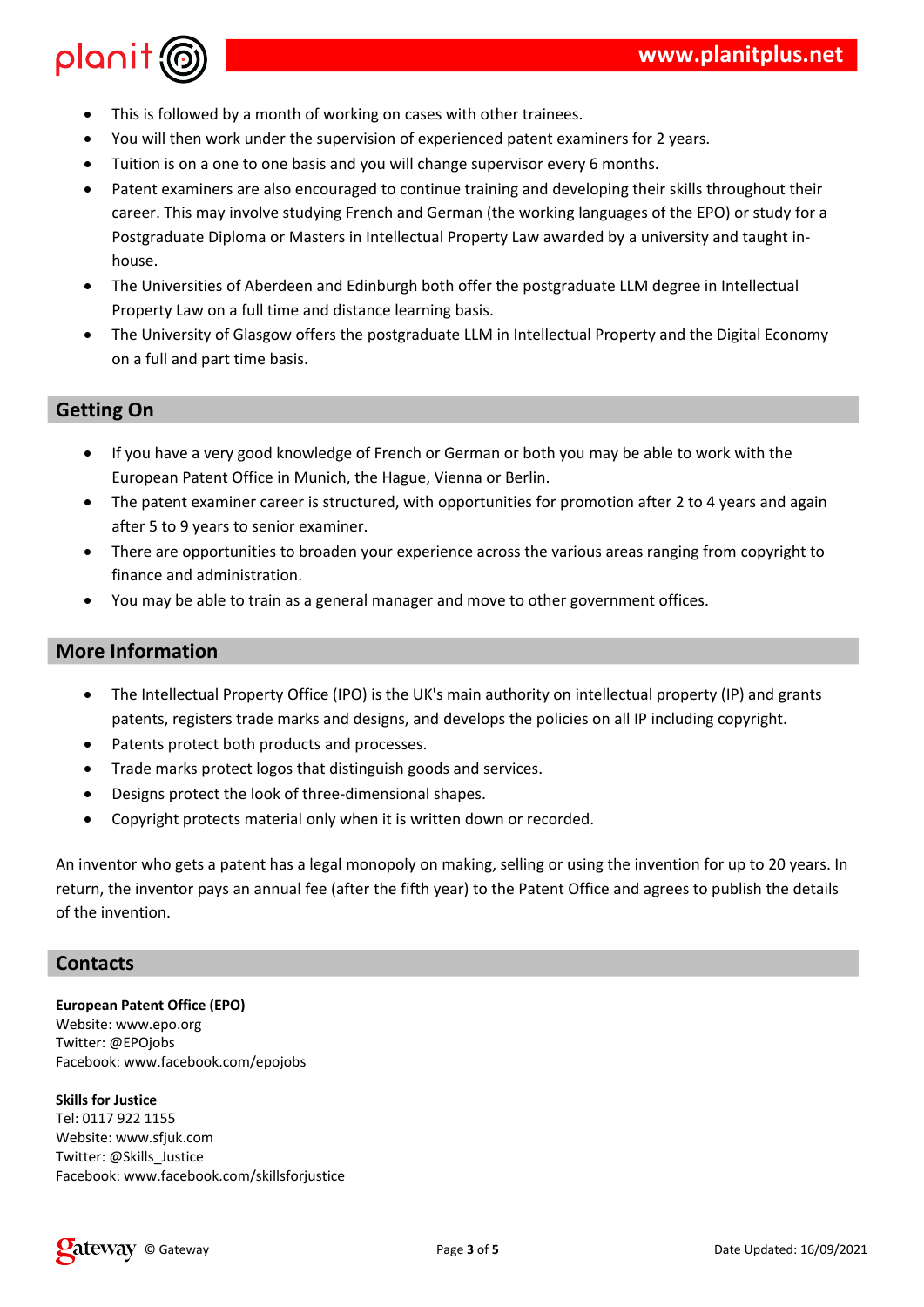

#### **UK Intellectual Property Office (UK-IPO)**

Tel: 0300 300 2000 Email: information@ipo.gov.uk Website: www.gov.uk/government/organisations/intellectual-property-office Twitter: @The\_IPO Facebook: www.facebook.com/TheIPO.UK